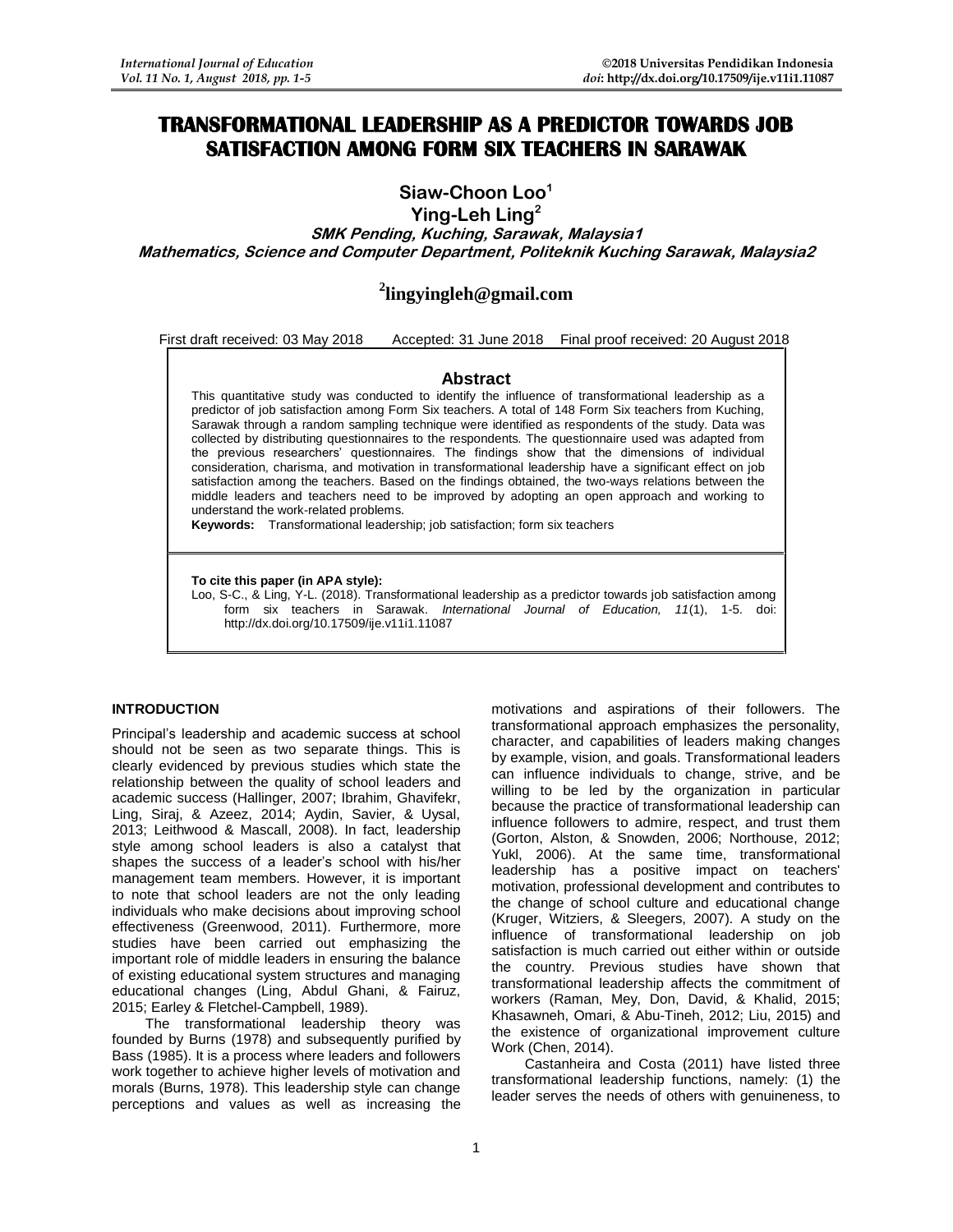empower them and inspire followers to achieve success; (2) the leader leads charismatically; is visionary; inculcates trust, self-confidence and pride to work with them; (3) through intellectual stimulation, a leader's followers will be in caliber with their leader. There are four dimensions of leadership. The dimension of charisma emphasizes the transformation of the leaders that always take into account the needs of others, not abuse power, and set a challenging goal for their followers (Popper, Mayseless, & Castelnovo, 2000). Next, the dimension of individual judgment also sees leaders as mentors who provide feedback and adjust the needs of staff with the organization's mission. In this case, leaders provide different services based on their interests and knowledge (Shin & Zhou, 2003) with the aim of giving individuals the chance to achieve higher goals. For intellectual stimulation dimensions, Popper, Mayseless, and Castelnovo (2000) also said a leader should make efforts to stimulate his/her followers to be more creative and innovative. A transformational leader helps his/her followers identify problems and challenges and deal with their abilities (Bono & Judge, 2004). Finally, inspiration is also important to increase productivity. Northouse (2004) finds transformational leaders communicate with high expectations with their followers, inspiring them by motivating their followers to commit and share the same vision of the organization. Leaders use symbols and emotional appeals so their followers strive toward achieving more than they want to achieve. Team spirit can then be enhanced through transformational leadership.

On the other hand, the issue of job satisfaction needs to be thoroughly addressed. Job satisfaction is the level that the employee feels when work can be done well (Armstrong, 2006; Robbins, 2003). Armstrong (2006) sees job satisfaction as a person's behaviour and feelings toward his work. In that regard, Lee and Chan (1996) have defined job satisfaction as a positive emotional or emotional state as a result of a person's work or experience. It is also viewed as an important attribute that every organization wishes to achieve as there is significant evidence of dissatisfaction in the work organization (Oshagbemi, 2003; Robbins, 2003). For example, Lichenstein (1998) has shown job satisfaction as an important factor in determining high turnover rates in work. This is also explained by Ramayah (2001) where satisfaction depends on the extent to which the job can meet one's needs.

In Malaysia, Form Six Education has started operating in government secondary schools since fifty years ago. Pupils who have graduated from upper secondary education and have completed the Malaysian Certificate of Education (MCE) or Sijil Pelajaran Malaysia (SPM) examination, are eligible to be offered for post-secondary education i.e. Form Six, if they meet the general terms and specialty for the course, for three terms. There are two streams offered for the Form Six education, namely Social Science (Humanities and Religious) and Science stream. Form Six is the educational route for SPM students to develop their talents and creativity to become a high-impact universal young generation. They eventually bring

success to the country as well as qualifying for international standards.

In the secondary school context, the Senior Assistant (Penolong Kanan) is a middle leader who plays an important role in completing the task entrusted in leadership co-operation (Jayne, 1996). As middle leaders, they need to be able to mobilize their followers, the teachers under their leadership to work together to address the changes they face (Ling et al., 2015). Hence, they need to be concerned and have a good and approachable relationship with their teachers by involving employees in the decision-making process towards achieving goals together. Indirectly, this will raise the level of teachers' job satisfaction and performance. Thus, teachers' satisfaction will increase when their needs are met and at the same time the leaders will get satisfaction when the teachers manage to achieve high productivity (Jaafar, 2007).

Rebranding Form Six is one of the initiatives in the Malaysian Education Development Plan (PPPM) 2013- 2015 to ensure that the status of Form Six is equivalent to Pre-University education. Rebranding is done due to the continuing decline in the percentage of students admitted to Form Six studies (Tang & Tham, 2014) and the need to strengthen Form Six education and change the public perception of Form Six education (Ministry of Education, 2016). The rebranding has emphasized the increasingly important role of Senior Assistant in assisting the administration of school leaders. However, the reality is that the Form Six Senior Assistant is too productive to neglect the real needs of teachers. The absence of flexibility in the implementation of work, overly bound by the established bureaucracy, disciplinary action or low performance scores has caused teachers to feel depressed in discharging their responsibilities. The question is: Can Form Six Senior Assistants play a role to increase the satisfaction of Form Six teachers? Thus, researchers feel that there is a need to investigate the influence of transformational leadership in middle leaders on job satisfaction among Form Six teachers. Specifically, the objective of this study is to determine whether the dimensions of transformational leadership among Form Six Senior Assistant are significant predictors of the satisfaction of Form Six teachers.

## **RESEARCH METHODOLOGY**

This study uses quantitative approaches through the collection and analysis of numerical data to clarify the events to be investigated and to test the associated hypotheses (Gay, Mills, & Air, 2012). In this study, the study design is used for reporting the level of transformational leadership among the Form Six Senior Assistant and level of job satisfaction among teachers of Sixth Form.

The total number of Form Six teachers was identified from nine secondary schools located at Kuching city is 229. In this study, a random sampling technique was used, involving 148 Form Six teachers. The instrument used in this study is a set of questionnaires consisting of three parts. Part A refers to the background of respondents. Part B involves 16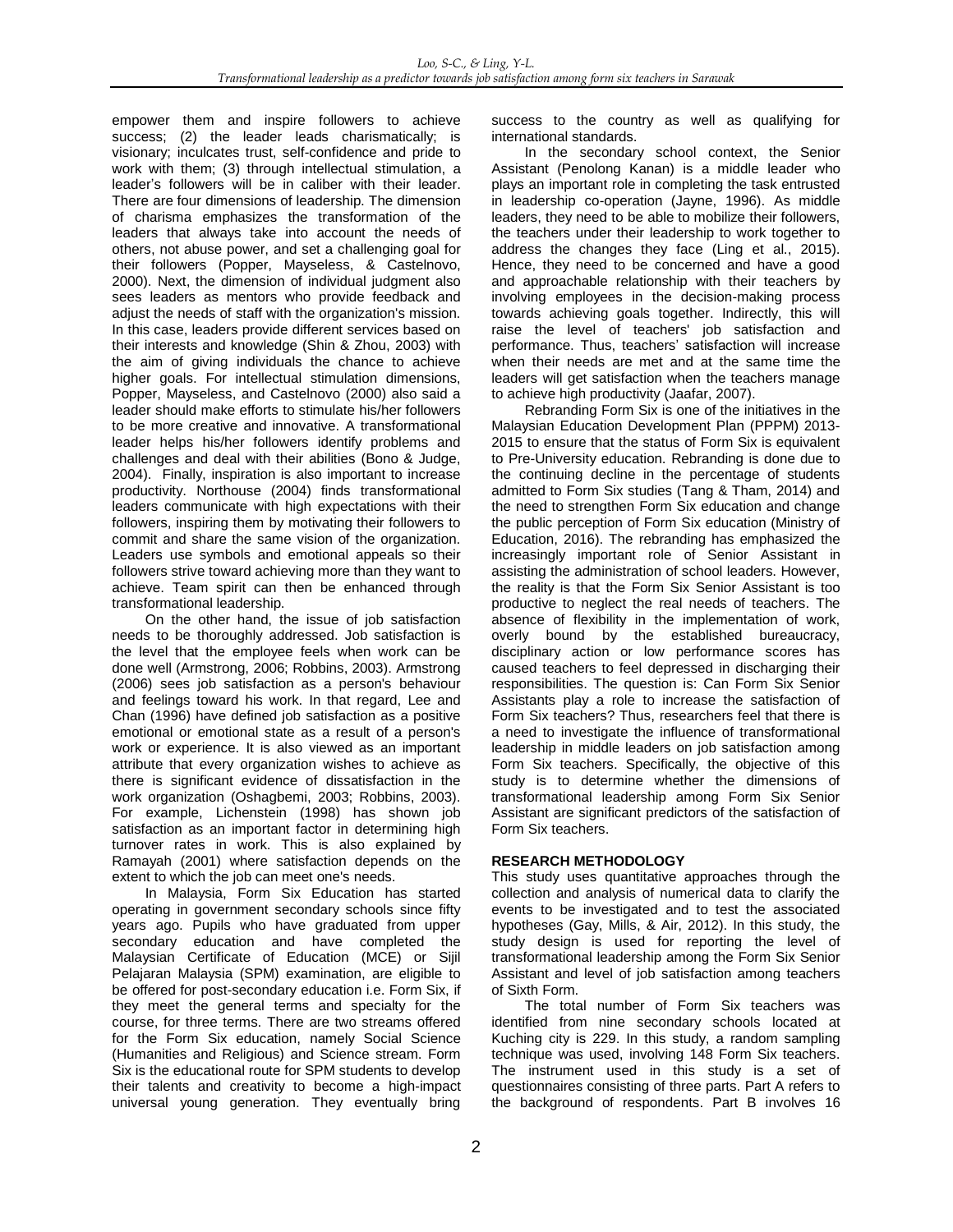items adapted from Nazri (2008) to get respondent's perception about transformational leadership practicing by Senior Assistant. There are four sub-dimensions in Part B, namely charisma, individual consideration, intellectual stimulation, and inspirational motivation which was adapted from Herzberg's Job Satisfaction Inventory by Mohammad Aziz et al. (2015). There are 24 items used to measure eight dimensions in the job satisfaction among Form Six teachers. Eight dimensions are involved in Part C, consisting of the work itself, achievements, recognition, responsibilities, working environment, interpersonal relationships, administrative policies, and incentives. Five-point Likert scale has been used in this questionnaire, where the scale is 1-Strongly Disagree to 5-Strongly Agree.

A pilot study was conducted towards twenty Form Six teachers randomly selected from secondary schools in Kota Samarahan to identify the suitability and reliability of questionnaires used. The reliability test has shown that all items in the questionnaire have achieved the value of reliability between .64 and .92. In order to conduct a real study, the approval from the Planning and Research Division, Ministry of Education has been obtained. Furthermore, researchers have obtained Table 1 *Distribution of respondents*

permission from the Sarawak Education Department and Kuching District Education Office before the application for permission was submitted to the Principal of the school to distribute the questionnaire to the respondents. All completed questionnaires were returned to the researchers through a school representative with a return rate of 86 percent, of which is only 162 sets. Of the total delivered, 148 were processed for the next analysis purpose.

#### **RESEARCH FINDINGS Respondent Profile**

This study involved 148 respondents consisting of 44 male respondents and 104 female respondents. The majority of respondents were in the age range of 46 years and above, which was 53 percent. A total of 116 respondents or 78 percent held a bachelor's degree. Furthermore, the majority respondents had work experience of 16 to 20 years with a total of 41 persons or 28 percent. The findings also show that 56 respondents had monthly income, including allowances of between RM7001 and RM8500, with a rate of 38 percent.

| <b>Respondent Demography</b>   | Frequency | Percentage   |
|--------------------------------|-----------|--------------|
| <b>Gender</b>                  |           |              |
| Male                           | 44        | 30           |
| Female                         | 104       | 70           |
| Age                            |           |              |
| $25 - 30$ years                | 1         | 1            |
| $31 - 35$ years                | 6         | 4            |
| $36 - 40$ years                | 30        | 20           |
| $41 - 45$ years                | 32        | 27           |
| 46 years and above             | 79        | 53           |
| <b>Education Qualification</b> |           |              |
| Bachelor degree                | 116       | 78           |
| Master degree                  | 31        | 21           |
| Doctor of Philosophy           | 1         | $\mathbf{1}$ |
| <b>Years of Service</b>        |           |              |
| $6 - 10$ years                 | 9         | 6            |
| $11 - 15$ years                | 27        | 18           |
| $16 - 20$ years                | 41        | 28           |
| $21 - 25$ years                | 37        | 25           |
| 26 years and above             | 34        | 23           |
| <b>Monthly Salary</b>          |           |              |
| RM 4001 - RM 5500              | 12        | 8            |
| RM 5501 - RM 7000              | 46        | 31           |
| RM 7001 - RM 8500              | 56        | 38           |
| RM 8501 - RM 10000             | 29        | 20           |
| RM 10001 and above             | 5         | 3            |

Multiple linear regression analysis was conducted to investigate whether transformational leadership among the Senior Assistant was a significant predictor towards job satisfaction among Form Six teachers.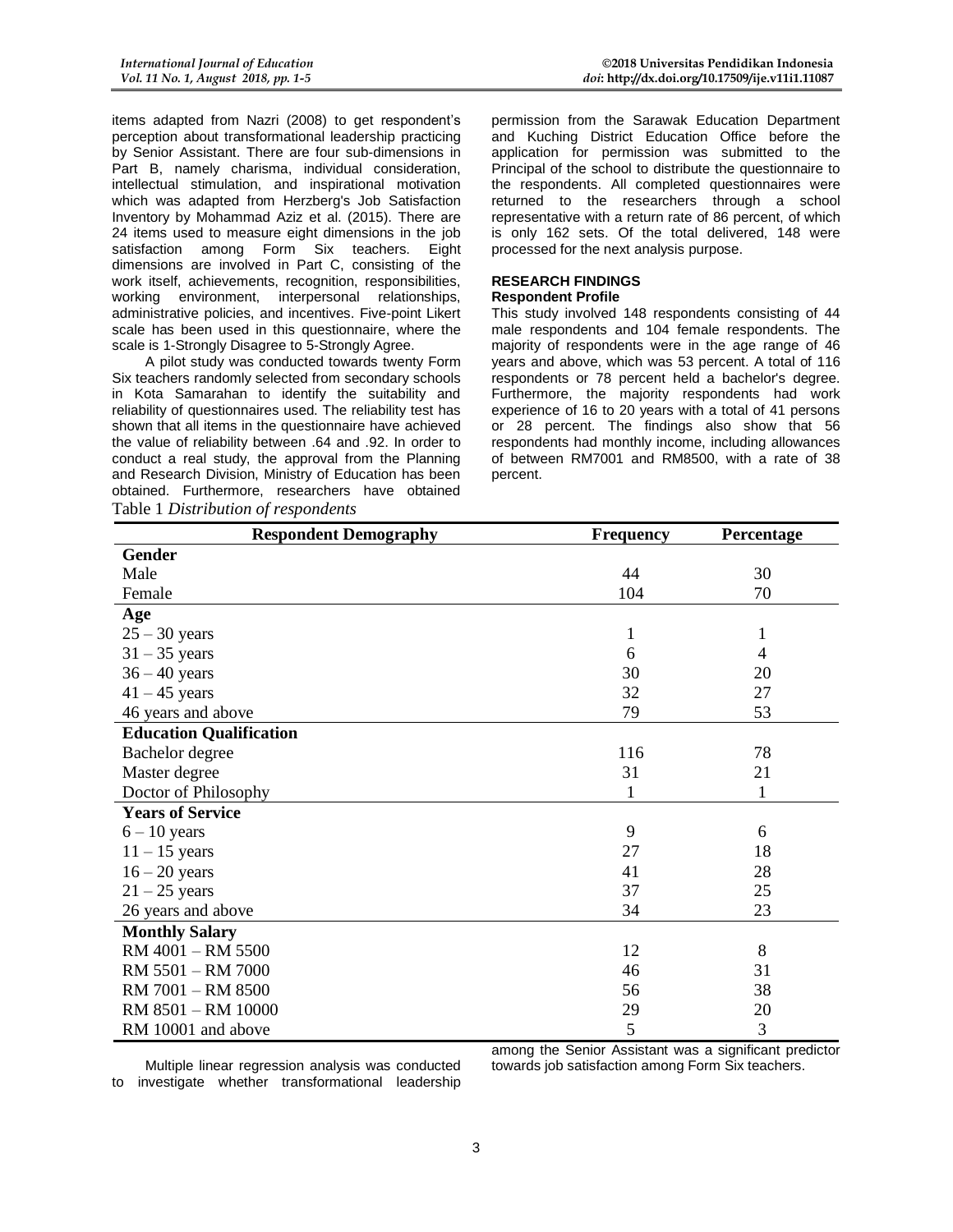|                                                             | Dependent Variable: Job Satisfaction $(\beta)$ |         |         |
|-------------------------------------------------------------|------------------------------------------------|---------|---------|
| <b>Independent Variable: Transformational</b><br>Leadership | Model 1                                        | Model 2 | Model 3 |
| Charismatic                                                 | $.31*$                                         | .07     | .09     |
| Individual Consideration                                    |                                                | $.31*$  | .16     |
| Inspiration motivation                                      |                                                |         | $.34*$  |
| R                                                           | .31                                            | .36     | .40     |
| $R^2$                                                       | .10                                            | .13     | .16     |
| Adjusted $R^2$                                              | .09                                            | .12     | .15     |
| F Value                                                     | $15.9*$                                        | $111*$  | $9.30*$ |

| <b>Table 2</b> Coefficient $\beta$ for the influence of transformational leadership on job satisfaction |  |  |  |  |
|---------------------------------------------------------------------------------------------------------|--|--|--|--|
|---------------------------------------------------------------------------------------------------------|--|--|--|--|

*Note: \* Significant on the level of p<.05*

Based on Table 2, the results in Model 1 showed the dimension of charisma  $(\beta = .31, t=3.99, p<.05)$ contributed significantly 9.8 percent (r=.31) to job satisfaction [F(1,146)=15.9, p<.05]. In model 2, the significant  $\beta$  value for individual consideration ( $\beta$ =.31, t=2.40, p<.05) shows that this dimension had a significant influence on the job satisfaction. The insignificant results for charisma dimensions ( $\beta$ =.07, t=.53, p<.05) also indicate that charisma is not a significant predictor of job satisfaction within Model 2. The results of the analysis also found that both the dimension of charisma and individual considerations accounted for 13.3 percent (r=.36) variance changes in job satisfaction  $[F(2,145) = 11.1, p<0.5]$ . Furthermore, in model 3, significant  $\beta$  values for inspirational motivation dimensions ( $\beta = .34$ , t=2.26, p>.05) show significant influence on job satisfaction criteria. While the insignificant decision for the charisma dimensions  $(\beta=.10, t=.63, p>.05)$  and individual judgment dimensions  $(\beta = 16, t=1.13, p>0.05)$  have shown charisma and individual considerations not significant predictor to job satisfaction.

The results of the analysis have shown significantly that three dimensions of individual judgment, charisma, and inspirational motivation account for 16.2 percent (r=.40) variance changes in job satisfaction [F(3, 144)=9.3, p<.05]. Therefore, the three dimensional predictors of charisma, individual considerations, and intellectual motivation included in the regression model at p<.05 are factors for job satisfaction among those respondents. The findings of this study support the previous studies' findings (Ghanbari & Eskandar, 2014, Long, Yusof, Kwang, & Heng, 2014) where the individual judgment dimension is a predictor of teacher job satisfaction. In addition, Khalip et al. (2014) explained individual considerations emphasizing the leaders' concerns over development needs and increasing the potential of their followers. The findings also reinforce the study of Ling and Ibrahim (2013) showing intrinsic motivation as a motivating process for followers to be more committed and have the same vision with the organization.

## **CONCLUSION**

Charismatic leaders need to be optimistic about the vision and mission of the organization and are willing to sacrifice for the benefit of the organization. They are also able to motivate their followers to perform with dedication and eager to work as well as having job satisfaction. This study found that transformational leadership among middle leaders should be enhanced so that job satisfaction can remain at a maximum level. The findings of this study are also used as a reference for education managers in general. Specifically, this study finding can assist the Malaysian Education Ministry in designing and planning training programs and seminars for the Sixth Former Senior Assistant, in particular relating to the concepts and practices of leadership, organization, and decision making in schools.

## **REFERENCES**

- Armstrong, M. (2006). *A handbook of human resource management practice*, (10<sup>th</sup> ed.). London: Kogan Page Publishing.
- Aydin, A., Savier, Y., & Uysal, S. (2013). The effect of school principals' leadership styles on teachers' organizational commitment and job satisfaction. *Educational Sciences: Theory and Practice, 13*(2), 805-811.
- Bass, B. M. (1985). *Leadership and performance beyond expectation*. New York: Free Press.
- Bono, J. E., & Judge, T. A. (2004). Personality and transformational and transactional leadership: a meta-analysis. *Journal of applied psychology, 89*(5), 901.
- Burns, J. (1978). Leadership. New York: Harper & Row.
- Castanheira, P., & Costa, J. A. (2011). In search of transformational leadership: A (Meta) analysis focused on the Portuguese reality. *Procedia-Social and Behavioral Sciences, 15*, 2012-2015.
- Chen, S. P. (2014). Pengaruh kesejahteraan di tempat kerja sebagai pengantara terhadap hubungan antara kepimpinan transformasi pengetua dan budaya dengan penambahbaikan organisasi sekolah utara Semenanjung Malaysia (Unpublished doctoral dissertation). Universiti Sains Malaysia, Malaysia.